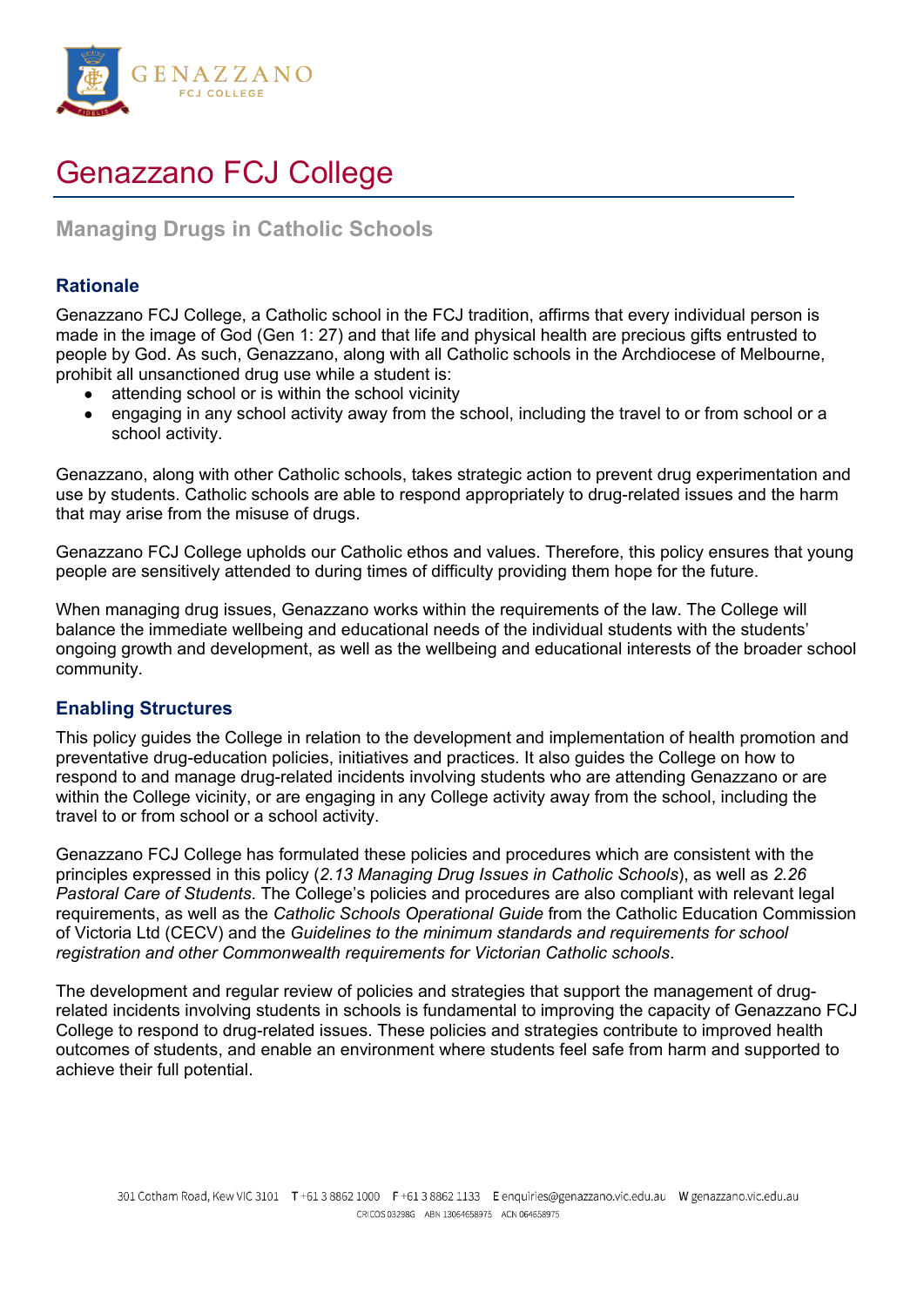# **Scope**

This policy applies to:

- the possession, supply, distribution and use of licit and illicit drugs or drug-related equipment by students who are attending Genazzano FCJ College or within the school vicinity, or are engaging in a College activity away from the College, including the travel to or from school or a school activity
- inappropriate use by students of prescribed or over-the-counter drugs
- inappropriate use by students of volatile substances or inhalants
- the strategies schools should undertake to prevent and minimise student uptake of harmful drug use through curriculum-based drug education
- the strategies schools should take to regulate and respond to drug use, possession, trafficking, distribution, and supply in the school context.

# **Definitions**

#### **Drug**

Any substance (with the exception of food and water) which, when taken into the body, alters the body's function either physically or psychologically (State of Western Australia 2018). This includes all licit and illicit substances that produce psychoactive or physiological effects on the person who consumes the drug (Commonwealth of Australia 2010, p. 30).

#### **Drug-related incident**

An occasion involving illicit or unsanctioned drug use, or the possession, trafficking or distribution of a drug or drug-related equipment, except for legal medical use.

#### **Drug-related issues**

All issues associated with drugs, including those that arise from personal use and use by another person or persons.

#### **Harm minimisation**

Policies, approaches and programs aimed at reducing drug-related harm from licit and illicit drugs. Harm minimisation aims to promote better health, social and economic outcomes for the community and the individual, and encompasses a wide range of approaches. Harm minimisation includes the promotion of abstinence of drug use, prevention of anticipated harm and reduction of actual harm.

#### **Illicit drug**

A drug in which production, sale, possession, trafficking or use is prohibited by law. An alternative term is 'illegal drug'.

#### **Inhalant**

See 'volatile substances'.

#### **Intervention**

Strategies implemented when responding to drug-related issues.

#### **Licit drug**

A drug that is legally available by medical prescription or sometimes (depending on age or jurisdiction) a drug legally available without medical prescription (World Health Organization 1994, p. 44). Licit drugs also include pharmaceutical drugs. An alternative term is 'legal drug'.

#### **Over-the-counter drug**

A drug that can be sold or administered without a prescription.

#### **Pharmaceutical drug**

A drug available through pharmacies, supermarkets or stores, including over-the-counter and prescription medicines. Caffeine, antihistamines and alcohol are the most common psychoactive constituents of overthe counter drugs (World Health Organization 1994, p. 51).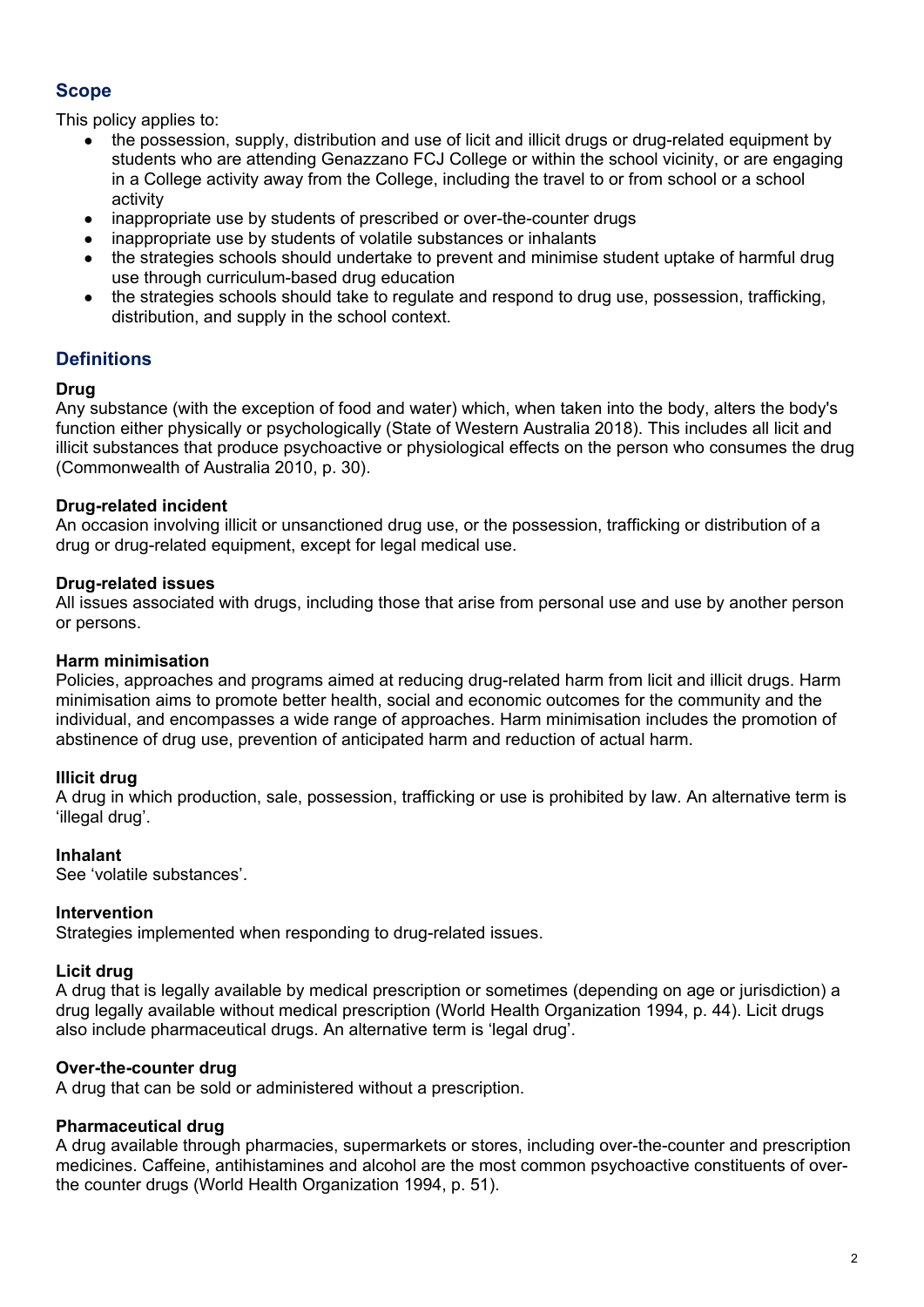## **Prescription drug**

A drug that legally requires a medical prescription for a pharmacist or authorised healthcare professional to dispense it.

#### **Prevention**

Strategies used to prevent drug use from occurring or to delay the onset of use.

#### **Possession**

Controlling or holding a substance either with or without rights of ownership. Possession also includes jointly possessing a drug together with another person (Commonwealth of Australia 2014, p. 2).

#### **Psychoactive effect**

The effects produced by a drug or substance that alter mental processes, including mood, cognition, thinking or behaviour.

#### **School drug education**

A term to encompass all policies, practices, programs, initiatives and events in schools connected with the prevention and reduction of drug-related harm (Commonwealth of Australia 2004, p. 5).

#### **Trafficking**

Providing or offering to provide an illegal drug to another person. Traditionally, a trafficker is someone who exchanges a drug or drugs for money, property or services. However, if any illegal drug is passed onto others, even friends, this is also considered to be trafficking (Commonwealth of Australia 2014, p. 2).

#### **Unsanctioned drug**

A drug in which use is restricted by law, school authorities, or school policies and guidelines. It includes illicit, licit and prescription drugs (National Centre for Education and Training on Addiction 2004, p. 292).

#### **Volatile substances (also known as inhalants or solvents)**

Substances that vaporise at ambient temperatures and are inhaled for psychoactive effects (World Health Organization 1994, p. 63). The term 'volatile substances' refers to a range of products that produce chemical gases or fumes at room temperature. Although there are minor variations in the classification of volatile substances, they are generally grouped as solvents, aerosols, gases or nitrates.

Volatile substance use can cause uninhibited behaviour, decreased heart and breathing rates, suffocation, heart failure, unconsciousness, and death by accident (State of Victoria 2018). Running or engaging in other physical activities after inhaling a volatile substance can cause death due to cardiac sensitisation (Alcohol and Drug Foundation 2018). As solvents make the body more sensitive to adrenaline, do not frighten or chase solvent users (State of Victoria 2018).

*Note: please see the Victorian Department of Education and Training policy on [volatile substance use,](https://www.education.vic.gov.au/school/principals/spag/safety/pages/substance.aspx) which is available as part of the department's school policy and advisory guide.*

## **Guiding Principles**

The following guiding principles inform the policies and procedures to plan, manage and respond to drugrelated incidents at Genazzano.

#### **Transparency and accountability**

Genazzano is committed to strong, ethical practices, and transparency and accountability in dealing with and responding to drug-related incidents.

#### 1. **Consistency**

Policy and practice consistently informs and manages the responses to drug-related incidents.

#### 2. **Trust and confidentiality**

The highest standards of trust are maintained in the relationships between staff, parents or carers, and students. In responding to drug-related incidents, appropriate confidentiality and privacy is maintained, with information being provided to those who have a legal right or pastoral need to be informed.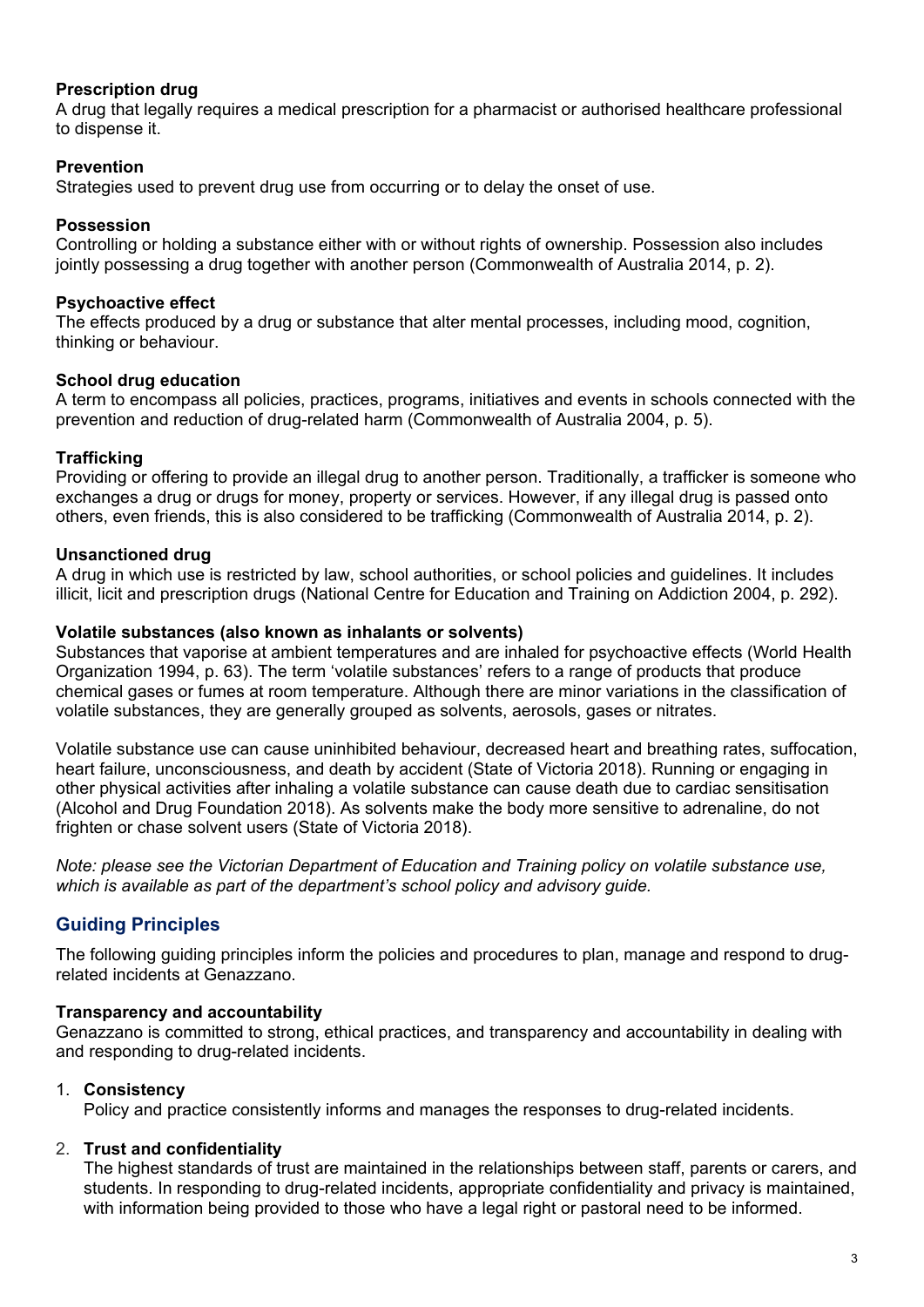## 3. **Student wellbeing**

All people working at Genazzano FCJ College, as well as the wider school community, are responsible for the care of all children and young people to promote their wellbeing, and protect them from any form of harm. The College's response to drug-related incidents will ensure the wellbeing and individual needs of all students (Refer to Pastoral Care Policy).

#### 4. **Safe and supportive school environment**

A supportive environment based on positive and collaborative relationships is promoted as part of seeking to prevent or reduce drug-related harm. This is achieved within a school environment that is safe, inclusive and empowering. The school environment is also one where diversity is respected and valued, human rights and the common good are honoured, inter-relationships are positive, students experience connectedness and engagement, and those who are vulnerable, experiencing difficulty or special needs receive particular care and support (Commonwealth of Australia 2004, p. 24).

#### 5. **Collaboration and shared commitment with community**

Parents and carers are recognised by Genazzano FCJ College as significant and essential partners in actively supporting and nurturing the educational and wellbeing outcomes of children and young people. The planning and implementation of drug education and the response to drug-related incidents should involve collaborative relationships between students, staff, families and the broader community. Genazzano FCJ College and families share a commitment to developing and maintaining open and cooperative relationships, which are characterised by respect, trust, goodwill and a willingness to engage collaboratively. It is vital that parents, carers and staff work together to provide a consistent and supportive environment in which students may develop and grow towards maturity.

#### 6. **Harm minimisation**

Genazzano FCJ College uses a harm-minimisation approach to review and implement school drugeducation programs and activities, with the aim of preventing and reducing drug-related harm. The Australian Government's [National Drug Strategy,](http://www.nationaldrugstrategy.gov.au/) available from the Department of Health, is also based on this philosophy of harm minimisation.

#### 7. **Whole-school approach**

Genazzano FCJ College has a whole-school approach to drug education encompassing formal teaching and learning programs, student wellbeing and pastoral-care programs, school ethos and values, interpersonal relationships, and effective partnerships with parents, carers and services in the wider community. A whole-college approach provides a systematic and practical framework that the College uses to manage drug-related issues and to ensure that the wellbeing and individual needs of all students is supported.

## **Prevention: whole-school approach**

#### 1. **Safe and supportive school environments**

Wellbeing is enacted through our vision and mission, and our policies and procedures are grounded in Catholic teaching and tradition. Student wellbeing is fostered and sustained in an environment that is safe, supportive and inclusive, where the common good is honoured, and authentic partnerships with families, parish and the broader community are nurtured (Catholic Education Melbourne 2017, p. 4).

## 2. **School-based policies and procedures**

Consistent expectations are communicated and enacted through policies, practices and pedagogy, the health and safety of all members of the school community are enhanced and their capacity to engage in learning is strengthened (Catholic Education Melbourne 2018, p. 12). Genazzano promotes consistent expectations of behaviour, based on a set of agreed policies and structures, that are known and understood by all members of the College community (Catholic Education Melbourne 2018, p. 13).

The College Wellbeing Team is involved in school policy development and drug-education planning and review.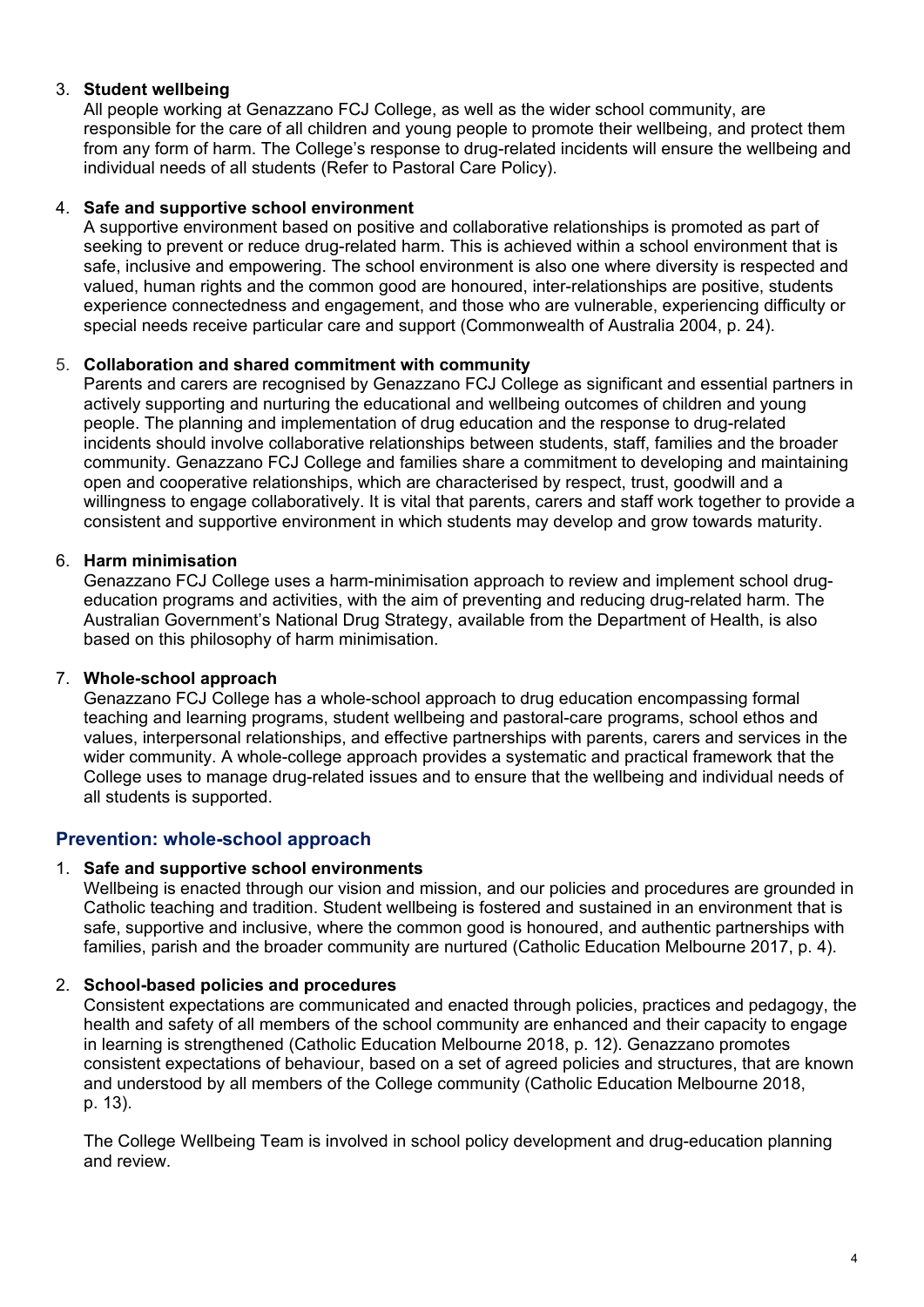The College's policy and related documents:

- outline the sequential drug-education program based on the principles of harm minimisation
- develop structures and processes that support students and ensure appropriate care, including first aid and emergency care
- inform students, parents, carers and staff of clear school rules, consequences and procedures for responding to drug-related incidents
- identify specific support services and networks available to students, parents, carers and staff
- ensure the ongoing professional development of all staff
- link to other related or relevant school policies.

#### 3. **Drug-education approaches**

Genazzano FCJ College has a formal teaching and learning program and alongside its Academic and Co-curricular program, provides opportunities to learn with the knowledge, skills, attitudes and values that will assist students to develop their problem-solving, decision-making, assertiveness and helpseeking skills in relation to drug use.

The most effective drug-education programs originate from an evidence-based understanding of the factors contributing to problematic drug use, as well as the strategies that help to prevent such use and the associated harms. This understanding comes from the integration of theoretical concepts and empirical findings. The national [Principles for School Drug Education](http://apo.org.au/system/files/33720/apo-nid33720-7796.pdf) from the Department of Education, Science and Training (Commonwealth of Australia 2004) reflects the best practice in drug education and should be considered when planning whole-school drug-education strategies.

Educational strategies consider the school environment, culture and attitude of the local community towards the use of various drugs, and reasons students may be likely to use drugs. Such strategies also provide:

- opportunities for students to develop resiliency skills that enable them to better cope with change and effectively manage everyday stressors
- a harm-minimisation approach that encompasses a range of strategies, including non-use which aims to reduce harmful consequences of drug use
- clear expectations on positive behaviours, boundaries and respect for others
- information on the consequences of drug use and safety messages about risks.

*Note: see [Appendix 3](https://www.cem.edu.au/CatholicEducationMelbourne/media/About-Us/Policies/2.13%20Drug%20Issues%20in%20Catholic%20Schools/2-13_Drug-issues-in-Catholic-schools-Appendix-3.pdf) for further information regarding drug education at school.*

#### 4. **Professional learning for staff**

Professional learning provides school staff with opportunities to plan and implement age and developmentally appropriate drug-education initiatives and preventative strategies. Professional learning also keeps staff up to date on current research, trends, resources and practices in drug education. Successful intervention strategies require staff to undergo professional learning so that a school can promote the wellbeing of young people, establish appropriate information channels, referrals and procedures, and ensure staff clearly understand the school's procedures for managing drug-related issues.

#### 5. **Community partnerships**

The College establishes meaningful links with community agencies and services, from both a prevention and intervention perspective, to strengthen our ability to manage and respond to drugrelated issues. These partnerships are essential and include Victoria Police (through youth initiatives such as the Youth Resource Officer program), community and health agencies and services, the parish priest, and others at the local church as appropriate. The College can play a critical role in referring students and their families to professional agencies and services that can provide them with necessary support and advice. Further, the College will offer support and assistance to the student in maintaining the student's engagement with the school.

#### 6. **Engagement and partnership with parents and carers**

Genazzano honours the role of parents and carers as the first and ongoing nurturers and educators of their children (Catholic Education Melbourne 2017, p. 8). Genazzano FCJ College recognises parents and carers as significant and essential partners, who actively support and nurture the educational and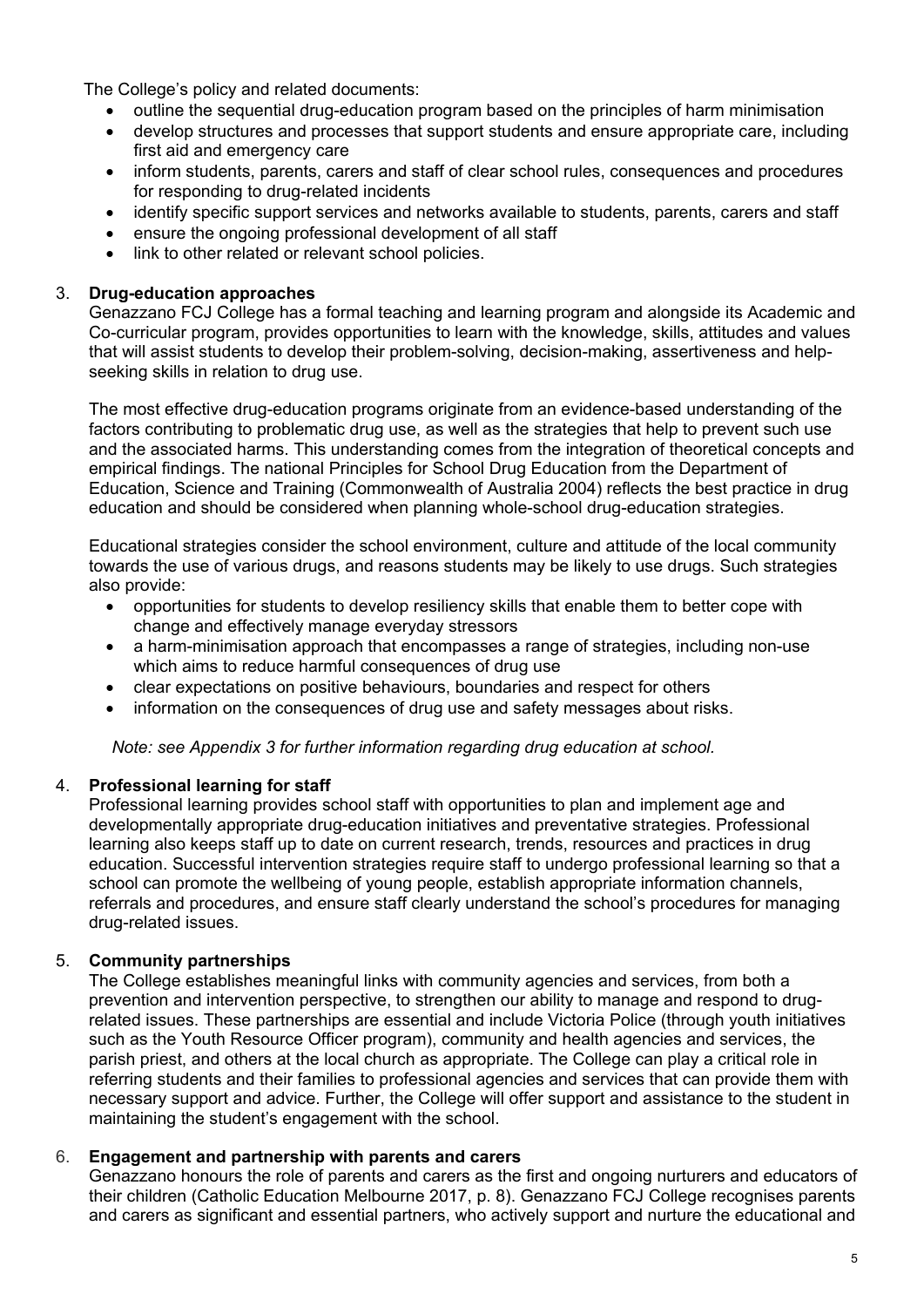wellbeing outcomes of children and young people in the school's care. Therefore, the College engages in creating a collaborative partnership with parents and carers when planning drugeducation approaches or responding to a drug-related issue or incident.

# **Procedures for responding to drug-related incidents**

A student is prohibited from possessing, using, distributing, trafficking or selling illicit or unsanctioned drugs while attending school or within the school vicinity, including engaging in a school activity away from school or travelling to or from that engagement, is prohibited. Genazzano FCJ College has clearly defined policies and procedures relating to drug issues that align with the school's pastoral care and behaviour support policies. These policies and procedures also outline the school's drug-education approach.

Members of the school community who have knowledge of illicit or unsanctioned drug use by others are expected to act morally and with a duty of care by reporting the matter to a responsible member of the school community. This is usually the Principal. In the case of a drug-related incident, initial actions and responses focus on the safety and wellbeing of those directly and indirectly involved.

Where a student is found in possession, using, selling, trafficking or otherwise distributing illicit drugs, the student's parents or carers will be informed and the locally designated police officer will be notified. Genazzano will work collaboratively and continually with Victoria Police to safeguard the wellbeing of the young person and the wider community, and to ensure appropriate action is taken in response to the drugrelated incident.

Genazzano FCJ College will consult with Catholic Education Melbourne (CEM) for advice on wellbeing, media and legal issues.

The principal (or delegate), in consultation with appropriate staff, will respond to a drug-related incident in a way that is consistent and fair, considering:

- the nature of the incident
- the circumstances of the student involved (including the student's age, development, and cultural and social needs)
- the needs and safety of the student and others
- legal requirements
- the College's policies and procedures and CEM's policies and procedures.

# **Procedures for responding to drug-related incidents**

The following procedure identifies immediate and subsequent responses and follow-up actions to drugrelated incidents involving students.

*Note: if the drug in use is suspected to be a volatile substance or inhalant, schools refer to the [Volatile](https://www.education.vic.gov.au/school/principals/spag/safety/Pages/substance.aspx)  [Substance Use](https://www.education.vic.gov.au/school/principals/spag/safety/Pages/substance.aspx) policy available on the Victorian Department of Education and Training's website.*

| <i><b>Immediate</b></i><br>response | <b>Subsequent response when</b><br>safe | <b>Follow-up action</b> |
|-------------------------------------|-----------------------------------------|-------------------------|
|                                     |                                         |                         |

| ltem:                                                                                                                                          | <b>Description</b>                                                                                                                                                                                                                                                                                                                          |
|------------------------------------------------------------------------------------------------------------------------------------------------|---------------------------------------------------------------------------------------------------------------------------------------------------------------------------------------------------------------------------------------------------------------------------------------------------------------------------------------------|
| Immediate response<br>The immediate priority in any<br>drug-related incident is to ensure<br>the safety and wellbeing of<br>students and staff | call 000 if there is immediate risk of harm or danger<br>$\bullet$<br>call 000 in case of fumes or poisons, and 13 23 60 for accidents<br>at school<br>ensure the immediate safety, welfare, and health needs of those<br>directly and indirectly involved, including staff and students<br>stay calm and approach in a non-threatening way |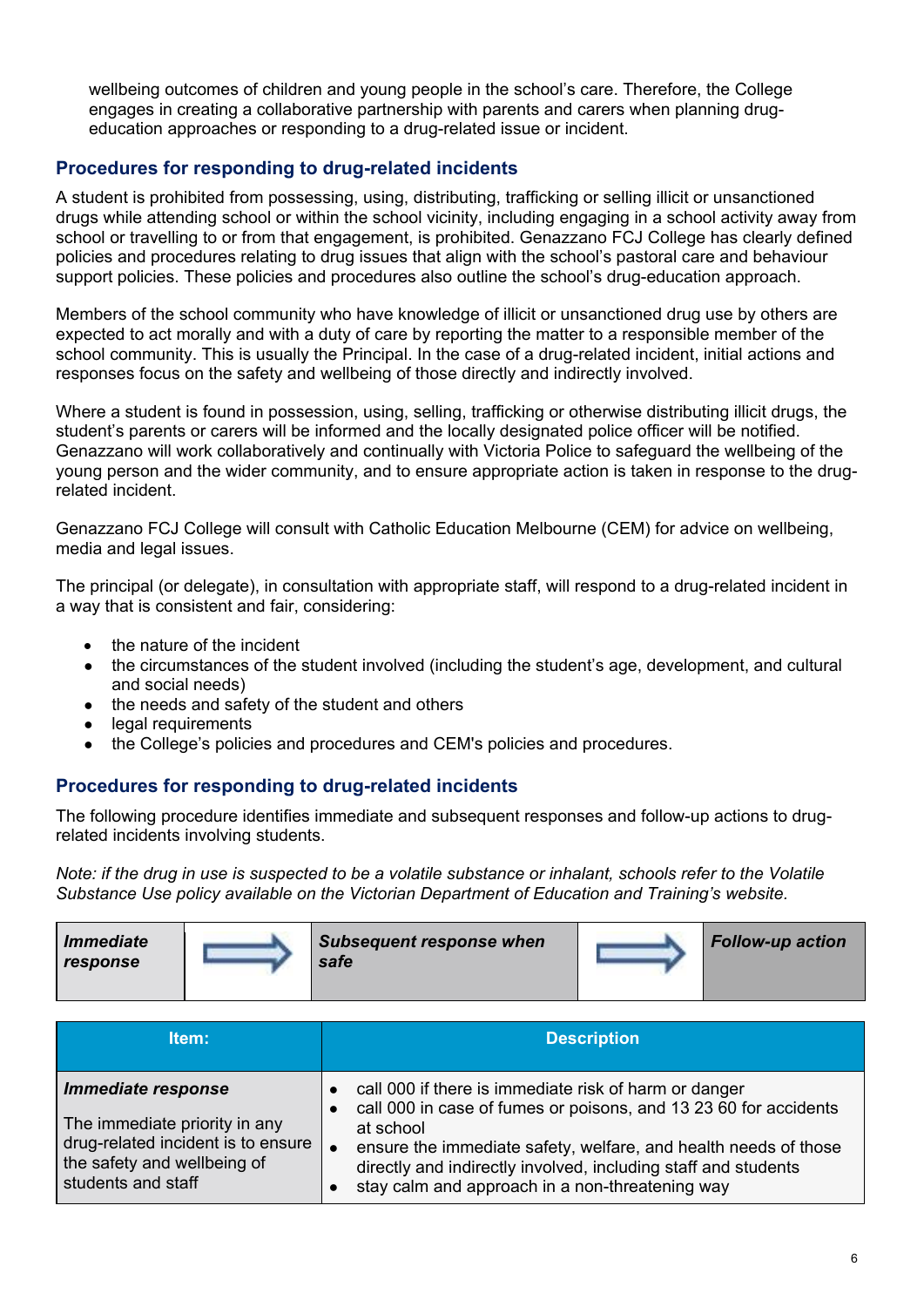|                                                                                                                                                         | make a first-aid assessment (if necessary seek medical support -<br>$\bullet$<br>i.e. first aid or ambulance)<br>gather any facts and relevant information<br>$\bullet$<br>monitor the student and do not leave them unattended<br>$\bullet$<br>seek assistance as soon as possible<br>$\bullet$<br>safely collect any suspected drugs and drug paraphernalia (refer<br>$\bullet$<br>to 'Seizure of property' below or within the CECV's Catholic<br><b>Schools Operational Guide)</b><br>inform the Principal (or delegate)<br>$\bullet$<br>isolate the situation from other students, if possible<br>$\bullet$<br>assess the impact on other students (e.g. Are others involved?<br>$\bullet$<br>Are others affected?)                                                                                                                                                                                                                                                                                                                                                                                                                                                                                                                                                                                                                                                                                                                                                                                                                                                                                                                                                                                                                                                                                                                                                                                                                                                                                                                            |
|---------------------------------------------------------------------------------------------------------------------------------------------------------|-----------------------------------------------------------------------------------------------------------------------------------------------------------------------------------------------------------------------------------------------------------------------------------------------------------------------------------------------------------------------------------------------------------------------------------------------------------------------------------------------------------------------------------------------------------------------------------------------------------------------------------------------------------------------------------------------------------------------------------------------------------------------------------------------------------------------------------------------------------------------------------------------------------------------------------------------------------------------------------------------------------------------------------------------------------------------------------------------------------------------------------------------------------------------------------------------------------------------------------------------------------------------------------------------------------------------------------------------------------------------------------------------------------------------------------------------------------------------------------------------------------------------------------------------------------------------------------------------------------------------------------------------------------------------------------------------------------------------------------------------------------------------------------------------------------------------------------------------------------------------------------------------------------------------------------------------------------------------------------------------------------------------------------------------------|
| <b>Subsequent response when</b><br>safe                                                                                                                 | contact the local police station, noting that:<br>$\bullet$<br>Police must be notified where students are suspected of<br>$\circ$<br>possessing, using, distributing or trafficking illicit drugs or<br>drug implements, or are involved in the illegal use of licit<br>substances or drugs<br>Police should be notified in situations where an<br>$\circ$<br>unidentifiable substance is suspected of being an illicit<br>drug<br>subject to and following the police's advice, inform the parents or<br>$\bullet$<br>carers of students involved in incident<br>implement the school's pastoral care and behavioural support<br>$\bullet$<br>procedures, with appropriate support in place for the student (if<br>drugs are illicit, police may also initiate intervention procedures)<br>contact health, community and welfare services as appropriate to<br>$\bullet$<br>the situation<br>inform the College or other relevant school governing authority<br>$\bullet$<br>inform CEM and seek advice as required from the<br>$\bullet$<br>regional general manager<br>$\circ$<br>student wellbeing unit<br>$\circ$<br>legal unit<br>$\circ$<br>marketing and communications unit<br>$\circ$<br>establish a student support group (this may comprise the deputy<br>principal, student wellbeing leader, school nurse, classroom<br>teacher, school administration staff and health professionals) to:<br>gather, verify and document information<br>$\circ$<br>allocate tasks and roles<br>$\circ$<br>develop a 'Student support, safety and return-to-school<br>$\circ$<br>plan' (please see Appendix 1) if required<br>develop a 'Student learning plan' (please see Appendix 2)<br>$\circ$<br>if required<br>develop a communication strategy<br>$\circ$<br>consider interventions<br>$\circ$<br>consider sanctions in line with school pastoral care and<br>$\circ$<br>behavioural support policies<br>monitor ongoing student needs<br>$\circ$<br>notify school staff as relevant, maintaining confidentiality<br>$\bullet$<br>requirements |
| <b>Follow-up action</b><br>The principal (or delegate) must<br>ensure appropriate follow-up<br>actions are implemented once<br>the immediate safety and | collaborate with the local Victoria Police youth services officer<br>$\bullet$<br>inform school staff, students and families on a need-to-know<br>$\bullet$<br>basis, maintaining confidentiality and privacy (including relevant<br>support services involved)                                                                                                                                                                                                                                                                                                                                                                                                                                                                                                                                                                                                                                                                                                                                                                                                                                                                                                                                                                                                                                                                                                                                                                                                                                                                                                                                                                                                                                                                                                                                                                                                                                                                                                                                                                                     |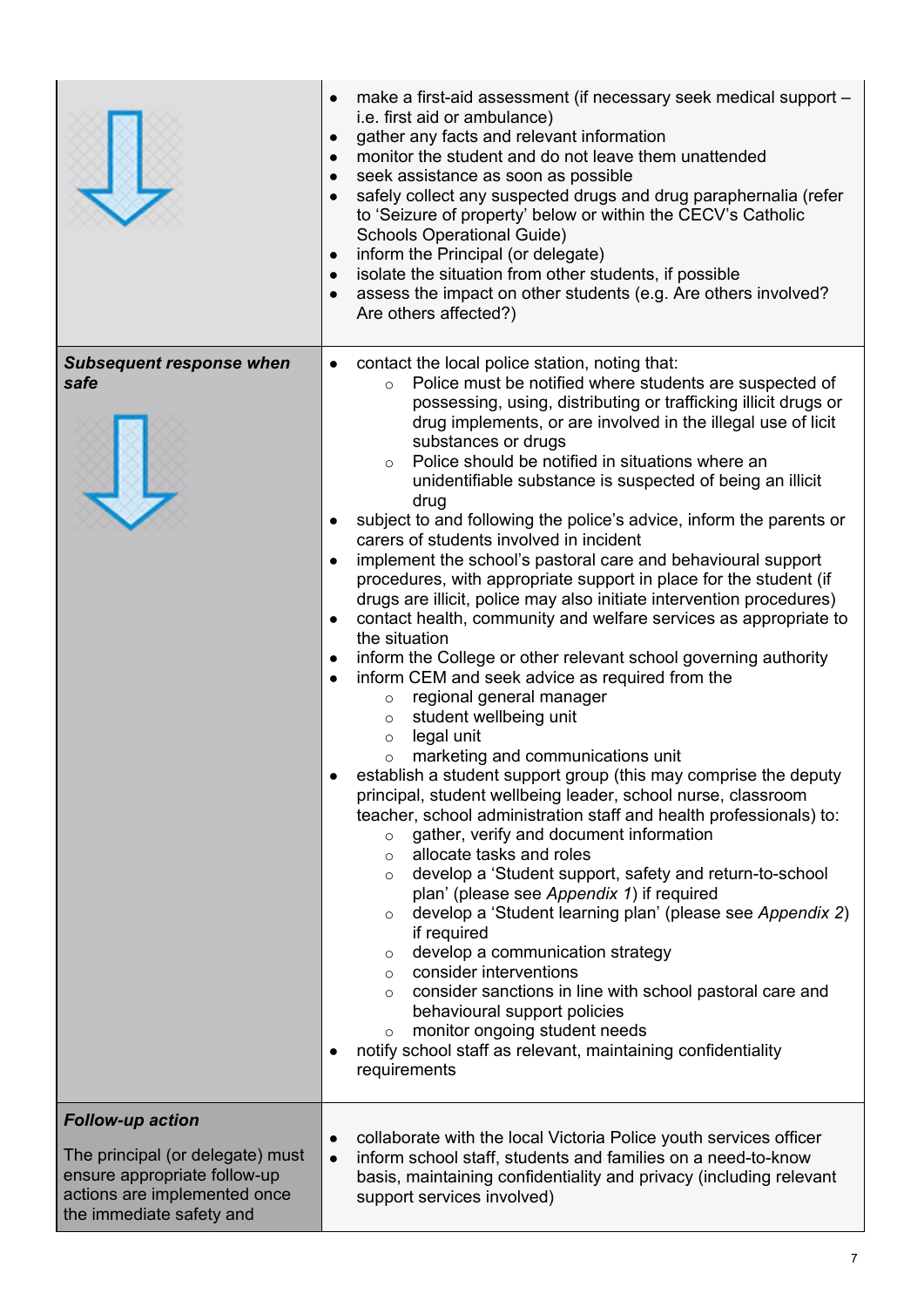| wellbeing of students have been<br>attended to<br>The goals of follow-up action are<br>to:<br>support the student to<br>continue their education<br>assist the student to<br>overcome problems related<br>to drug use<br>ensure the ongoing safety<br>and wellbeing of students<br>and staff | if relevant, develop a 'Student support, safety and return-to-school<br>plan (please see Appendix 1), including a safety-and-supervision<br>plan for monitoring the student on return to school<br>debrief staff where appropriate and offer then assistance as<br>required such as the Employee Assistance Program (EAP)<br>debrief students who may have witnessed the incident<br>provide the student with school wellbeing support, and link<br>student and family with community support if appropriate<br>assess the need to refer students and staff to other agencies or<br>professionals, within established protocols, to provide:<br>advice and resources for school staff, parents, carers and<br>$\circ$<br>students<br>medical assessment<br>counselling and support services for students involved with<br>$\circ$<br>illicit and other unsanctioned drugs<br>professional development for school staff.<br>$\circ$<br>conduct a school debrief and review of management of the<br>incident, including school drug-education initiatives and strategies |
|----------------------------------------------------------------------------------------------------------------------------------------------------------------------------------------------------------------------------------------------------------------------------------------------|------------------------------------------------------------------------------------------------------------------------------------------------------------------------------------------------------------------------------------------------------------------------------------------------------------------------------------------------------------------------------------------------------------------------------------------------------------------------------------------------------------------------------------------------------------------------------------------------------------------------------------------------------------------------------------------------------------------------------------------------------------------------------------------------------------------------------------------------------------------------------------------------------------------------------------------------------------------------------------------------------------------------------------------------------------------------|
|----------------------------------------------------------------------------------------------------------------------------------------------------------------------------------------------------------------------------------------------------------------------------------------------|------------------------------------------------------------------------------------------------------------------------------------------------------------------------------------------------------------------------------------------------------------------------------------------------------------------------------------------------------------------------------------------------------------------------------------------------------------------------------------------------------------------------------------------------------------------------------------------------------------------------------------------------------------------------------------------------------------------------------------------------------------------------------------------------------------------------------------------------------------------------------------------------------------------------------------------------------------------------------------------------------------------------------------------------------------------------|

# **Considerations related to the management of illicit or unsanctioned drug use**

The following table provides some key considerations that need to be made when managing a drugrelated incident.

| Item:                                                                      | <b>Description</b>                                                                                                                                                                                                                                                                                                                                                                                                                                                                                                                                                    |  |
|----------------------------------------------------------------------------|-----------------------------------------------------------------------------------------------------------------------------------------------------------------------------------------------------------------------------------------------------------------------------------------------------------------------------------------------------------------------------------------------------------------------------------------------------------------------------------------------------------------------------------------------------------------------|--|
| <b>Confidentiality and privacy:</b><br>general                             | maintain confidentiality at all times<br>share only information that needs to be shared with those who<br>$\bullet$<br>need to know (please refer to 2.21 Privacy Policy)                                                                                                                                                                                                                                                                                                                                                                                             |  |
| <b>Confidentiality: detoxification</b><br>and pharmacotherapy<br>treatment | information about detoxification, methadone or alternate<br>$\bullet$<br>pharmacotherapies:<br>is a private matter<br>$\circ$<br>only needs to be shared between students and their<br>$\circ$<br>parent or carer<br>supporting community agency<br>٠<br>designated school student wellbeing staff<br>may be provided, at the principal's discretion, only<br>$\circ$<br>with the student's consent<br>to staff who have direct responsibility for the student<br>٠<br>(i.e. if the student's concentration or alertness may<br>be affected by prescribed medication) |  |
|                                                                            | Note: students should not be excluded from attending school based<br>on their ongoing detoxification                                                                                                                                                                                                                                                                                                                                                                                                                                                                  |  |
| <b>Drug testing</b>                                                        | any form of drug testing in schools is not supported as it raises:<br>a lack of trust between schools, families and students<br>$\Omega$<br>legal, technical, ethical and financial issues<br>$\circ$                                                                                                                                                                                                                                                                                                                                                                 |  |
| <b>Duty of care</b>                                                        | Teachers have a duty of care to pass on information to the<br>Principal (or delegate) if they have knowledge about illicit or<br>unsanctioned drug use, possession, distribution or trafficking by<br>students or members of a student's family. This is irrespective of:<br>whether the use, possession, distribution or trafficking                                                                                                                                                                                                                                 |  |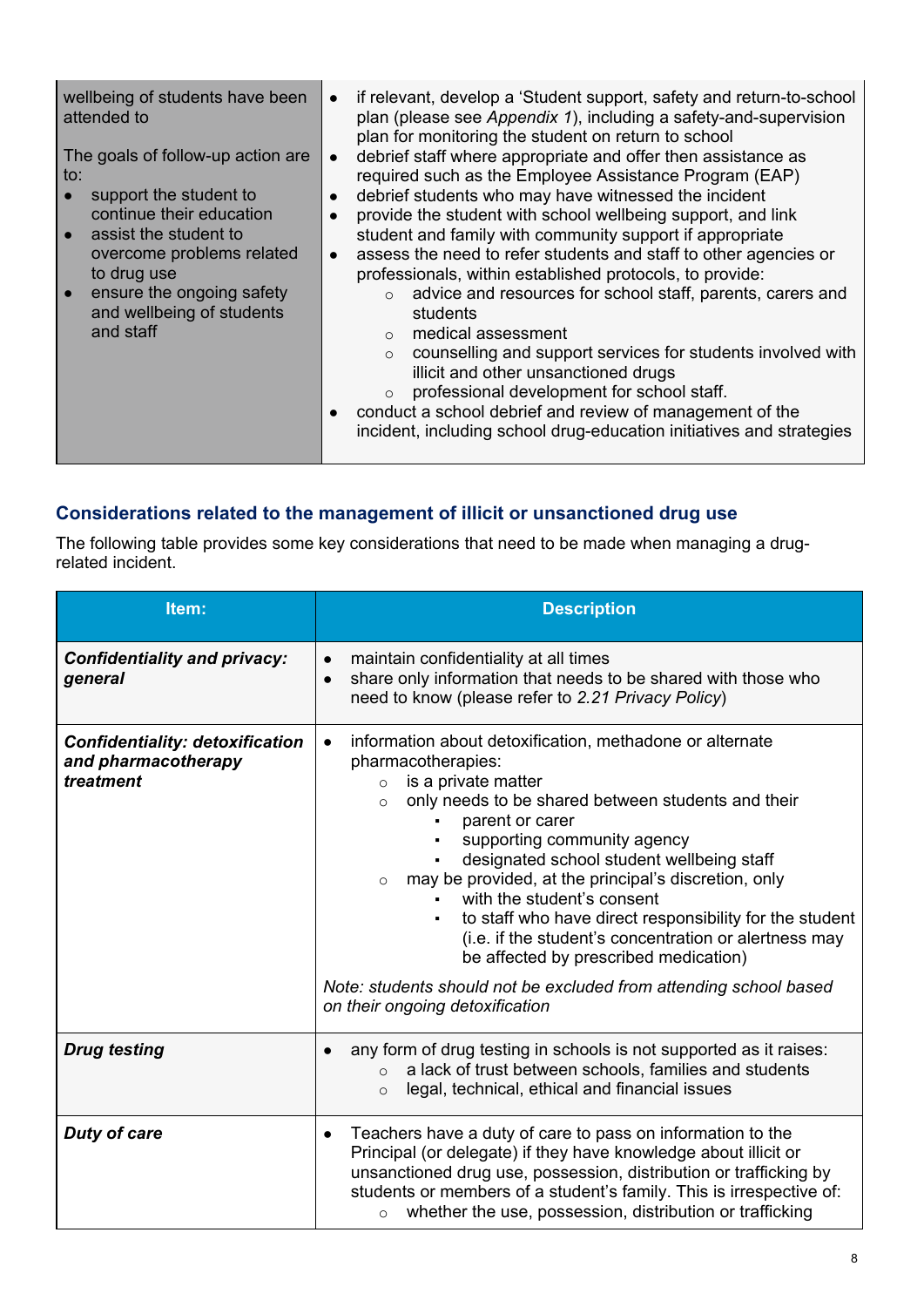|                                             | is confirmed, suspected or likely to occur<br>occurs on or outside school grounds<br>the drug used<br>$\circ$                                                                                                                                                                       |
|---------------------------------------------|-------------------------------------------------------------------------------------------------------------------------------------------------------------------------------------------------------------------------------------------------------------------------------------|
|                                             | Note: under this duty of care, staff cannot promise<br>$\circ$<br>unconditional confidentiality to students                                                                                                                                                                         |
| <b>Educational access during</b><br>absence | any student who is absent from school due to a drug-related<br>incident or resultant treatment should be provided with a 'Student<br>learning plan' (please see Appendix 2) as determined by the<br>school in consultation with parents or carers                                   |
| Legal                                       | Principals are encouraged to contact the CEM legal unit on 9267<br>$\bullet$<br>0228 for legal advice                                                                                                                                                                               |
| <b>Media</b>                                | Principals are responsible for media contact; advice and support is<br>$\bullet$<br>available through the CEM marketing and communications unit on<br>9267 0228                                                                                                                     |
| <b>Parents and carers</b>                   | Principals should notify parents and carers as soon as practicable<br>$\bullet$<br>generally, parents and carers should always be informed about<br>and involved in the management of drug-related incidents                                                                        |
|                                             | Note 1: at times, Victoria Police may advise or request the principal<br>not to contact the parents or carers; the principal (or delegate) has to<br>follow advice from Victoria Police                                                                                             |
|                                             | Note 2: teachers and principals do not breach criminal law by failure to<br>notify parents or carers of the use of an illicit drug, but there may be<br>civil and duty-of-care implications                                                                                         |
| <b>Police</b>                               | Principals must:<br>advise the local police contact person when they have<br>$\circ$<br>knowledge of an alleged criminal offence, including the<br>possession, trafficking, use and distribution of illicit drugs<br>document internal procedures and actions undertaken<br>$\circ$ |
|                                             | Please see 2.19a Police and DHHS Interview Protocols                                                                                                                                                                                                                                |
| <b>Professional learning</b>                | staff should be:<br>informed of relevant policies and procedures<br>$\circ$<br>provided with professional learning in responding to drug-<br>$\circ$<br>related incidents                                                                                                           |
| <b>Record keeping</b>                       | all records pertaining to a drug-related incident must be carefully<br>recorded, filed and retained<br>ensure confidential records of drug-related incidents at school are<br>maintained to support monitoring and evaluation of intervention<br>policies and procedures            |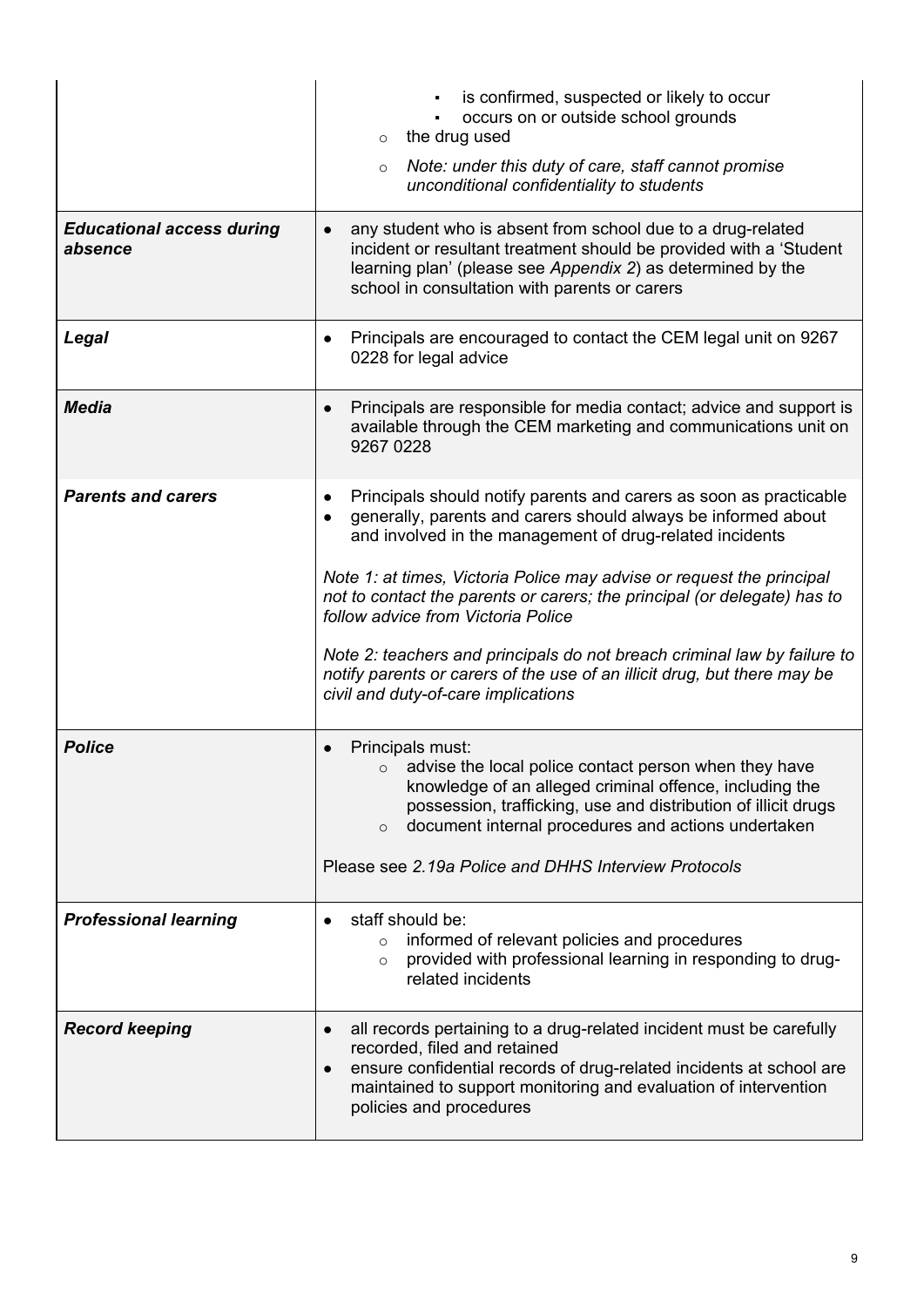| <b>Seizure of property</b> | follow the procedures in the CECV's Catholic Schools Operational<br>Guide (login required for the CEVN site).                                                                                                                                                                                                                                                                                                                                                                                                                                                                             |
|----------------------------|-------------------------------------------------------------------------------------------------------------------------------------------------------------------------------------------------------------------------------------------------------------------------------------------------------------------------------------------------------------------------------------------------------------------------------------------------------------------------------------------------------------------------------------------------------------------------------------------|
|                            | Students can be instructed by teachers to hand over certain items.<br>For example, items in the student's possession such as cigarettes<br>and other items prohibited by school policy or by law, or items that<br>are used to disrupt classes or distract students such as mobile<br>phones, can be requested to be handed over.                                                                                                                                                                                                                                                         |
|                            | If a student refuses to hand over these items, then action should<br>be taken in accordance with the pastoral care policy of the school<br>and discipline procedures.                                                                                                                                                                                                                                                                                                                                                                                                                     |
|                            | If the items are suspected weapons or drugs then the staff<br>member needs to follow the directives of the protocol for dealing<br>with suspected serious offences. Always, the safety of the<br>students is of prime importance in managing potentially difficult or<br>dangerous situations.                                                                                                                                                                                                                                                                                            |
|                            | Where items are confiscated, the responsibility for their<br>preservation and security rests with the school. When this has<br>occurred, a receipt should be issued to the student indicating that<br>such an item has been impounded for safekeeping, pending<br>further actions. The ownership of such items remains with the<br>lawful owner of the property.                                                                                                                                                                                                                          |
|                            | If material is found to be a prohibited substance or an illegal<br>substance, then the person holding such materials can be charged<br>with possession of an illegal substance. Therefore, staff members<br>need to act in a proper way when dealing with such a situation.<br>Usually, the police deal with alleged criminal matters and are the<br>appropriate authority for handling such matters. The CECV has<br>signed a memorandum of understanding with government and<br>independent schools sectors that it will collaborate with Victoria<br>Police in drug-related incidents. |
|                            | Staff should not confiscate illegal drugs or prohibited items (flick<br>knives, etc.) without informing the Police immediately after. A<br>member of staff (or any other person) in possession of such an<br>item might be in breach of the law. However, the safety and<br>welfare of all students are of prime importance when considering<br>what actions need to be taken.                                                                                                                                                                                                            |
|                            | Please also see the Victorian Government's school policy to Ban,<br>search and seize harmful items, on the Department of Education and<br>Training's school policy and advisory Guide.                                                                                                                                                                                                                                                                                                                                                                                                    |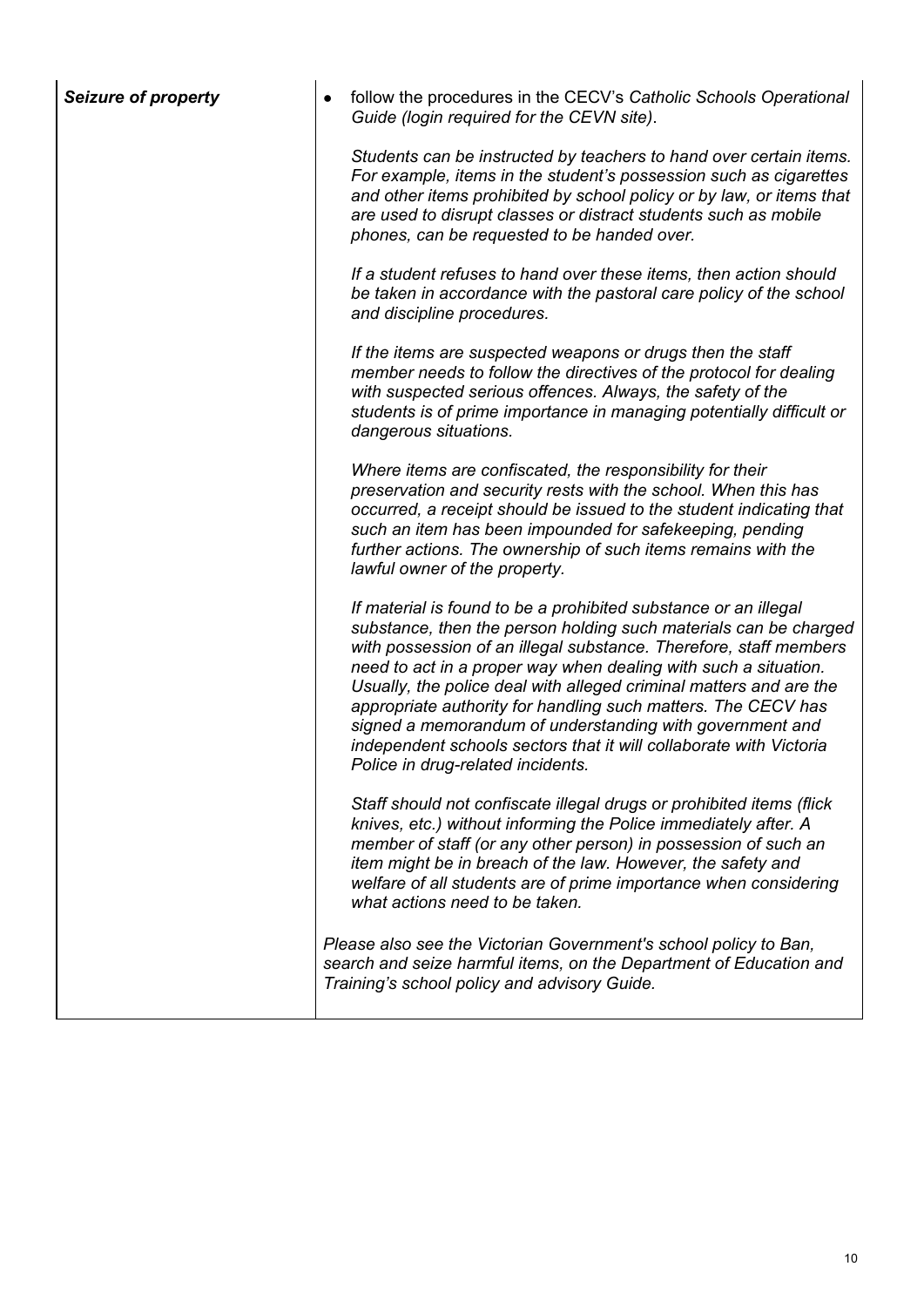| <b>Staff wellbeing</b>                                                                   | ensure staff wellbeing and safety, including additional support if<br>required. This may be activated through the EAP                                                                                                                                                                                                                                                                                                                                                                                                                                                                                                                                                                                                                                                                    |
|------------------------------------------------------------------------------------------|------------------------------------------------------------------------------------------------------------------------------------------------------------------------------------------------------------------------------------------------------------------------------------------------------------------------------------------------------------------------------------------------------------------------------------------------------------------------------------------------------------------------------------------------------------------------------------------------------------------------------------------------------------------------------------------------------------------------------------------------------------------------------------------|
| <b>Student wellbeing: general</b>                                                        | establish a student support group to assess student needs and<br>$\bullet$<br>provide support<br>avoid labelling the student or jumping to conclusions                                                                                                                                                                                                                                                                                                                                                                                                                                                                                                                                                                                                                                   |
| <b>Student wellbeing: continuing</b><br>the student's engagement<br>with their education | schools should aim to have the student returned to school and<br>$\bullet$<br>resume normal school activities as soon as possible – careful<br>facilitation and planning is required<br>the school's response to a drug-related incident must not isolate<br>and marginalise the student as this is likely to put them at further<br>risk<br>the school's role is to:<br>$\circ$ educate<br>provide support focusing on the student's wellbeing<br>$\Omega$<br>encourage the student to continue on an education<br>$\Omega$<br>pathway<br>where appropriate, assist the student and family to link to<br>$\Omega$<br>appropriate community support services<br>every effort should be made to maintain appropriate educational<br>pathways for students involved in drug-related issues |
| <b>Volatile substances</b>                                                               | if it is suspected that the incident involves a volatile substance or<br>inhalant, schools should refer to the Volatile Substance Use policy,<br>which is available as part of the department's school policy and<br>advisory guide.                                                                                                                                                                                                                                                                                                                                                                                                                                                                                                                                                     |

# **Prescription drugs**

Taking prescription drugs without a prescription is illegal and use by students is prohibited.

*Please see 'Medication and administration' in the [Catholic Schools Operational Guide](https://cevn.cecv.catholic.edu.au/Melb/Document-File/CSOG/Index/Catholic-Schools-Operation-Guide.pdf) (available on the CEVN intranet) for procedures on managing students with prescription medications.*

## **Relevant CEM policies and guidelines**

[2.19a Police and DHHS Interview Protocols](https://www.cem.edu.au/About-Us/Policies/Police-and-DHHS-Interview-Protocols.aspx) [2.21 Privacy Policy](https://www.cem.edu.au/About-Us/Policies/Privacy-Policy.aspx) [2.25 Parents as Partners in Catholic Education](https://www.cem.edu.au/About-Us/Policies/2-25-Parents-as-Partners.aspx) [2.26 Pastoral Care of Students](https://www.cem.edu.au/About-Us/Policies/Pastoral-Care-of-Students.aspx)

#### **Supporting documentation**

[Appendix 1: Student support, safety and return-to-school plan](https://www.cem.edu.au/CatholicEducationMelbourne/media/About-Us/Policies/2.13%20Drug%20Issues%20in%20Catholic%20Schools/2-13_Drug-issues-in-Catholic-schools-Appendix-1.pdf) [Appendix 2: Student learning plan](https://www.cem.edu.au/CatholicEducationMelbourne/media/About-Us/Policies/2.13%20Drug%20Issues%20in%20Catholic%20Schools/2-13_Drug-issues-in-Catholic-schools-Appendix-2.pdf) [Appendix 3: School drug education](https://www.cem.edu.au/CatholicEducationMelbourne/media/About-Us/Policies/2.13%20Drug%20Issues%20in%20Catholic%20Schools/2-13_Drug-issues-in-Catholic-schools-Appendix-3.pdf)

## **Contact information for support**

- **•** Emergency services (police, ambulance, fire)  $-000$
- Victoria Police youth support officer contact local police station
- CEM student wellbeing unit 03 9267 0228
- $\bullet$  CEM legal unit  $-0392670228$
- CEM marketing and communications unit 03 9267 0228
- $\bullet$  Kids Helpline 1800 55 1800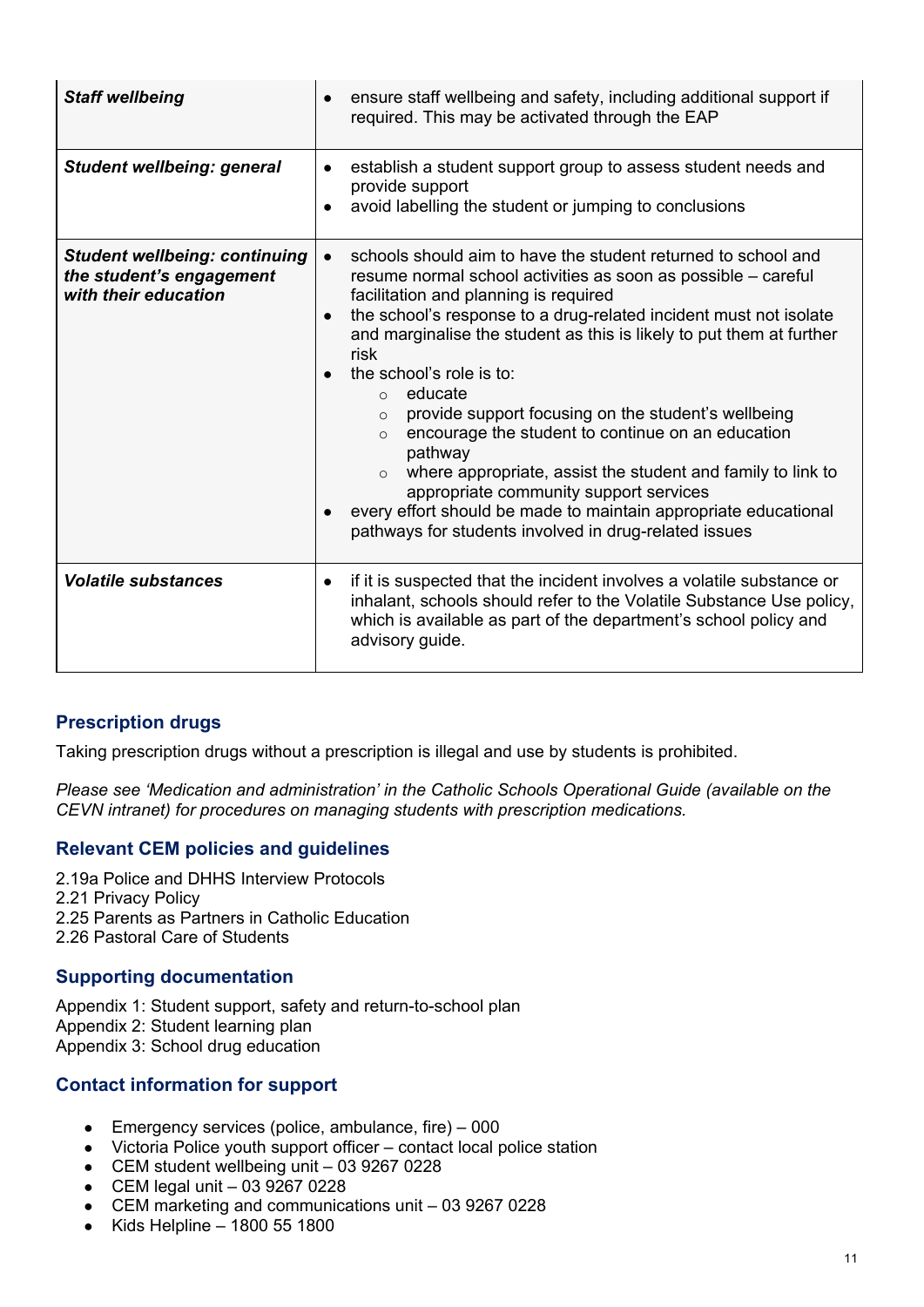- Lifeline  $13 11 14$
- Headspace [www.headspace.org.au](https://headspace.org.au/)
- National Alcohol and Other Drug Hotline 1800 250 015
- DirectLine, Department of Health Victoria 1800 888 236
- Youth Drugs and Alcohol Advice (YoDAA) 1800 458 685 or [www.yodaa.org.au](http://www.yodaa.org.au/)
- Alcohol and Drug Foundation Information Line 1800 85 85 84
- National Drugs Campaign [campaigns.health.gov.au/drughelp](https://campaigns.health.gov.au/drughelp)

#### **Resources**

Catholic Education Melbourne

- [Horizons of Hope: Vision and Context](https://www.cem.edu.au/CatholicEducationMelbourne/media/Documentation/HoH%20Documents/HoH-vision-context.pdf)
- [Horizons of Hope Foundation Statement: Wellbeing in a Catholic School](https://www.cem.edu.au/CatholicEducationMelbourne/media/Documentation/Documents/HoH-Wellbeing.pdf)
- [eXcel: Wellbeing for Learning in Catholic School Communities](https://www.cem.edu.au/CatholicEducationMelbourne/media/Documentation/Documents/eXcel-Wellbeing-for-learning_Guide_May-2018_CEM.pdf)

The Catholic Education Commission of Victoria

● [Positive Behaviour Guidelines](http://www.cecv.catholic.edu.au/getmedia/bc1d235d-9a98-4bb4-b3ac-84b50fa7c639/CECV-Positive-Behaviour-Guidelines_FINAL2.aspx?ext=.pdf) (available from the Catholic Education Victoria network)

Department of Education and Training, Victoria

- *[Drugs and Schools: Legal Issues: A Guide for Principals](https://www.education.vic.gov.au/Documents/school/principals/spag/safety/drugschoollegalissue%202009.pdf)*
- School [policy drug prevention](https://www.education.vic.gov.au/school/principals/spag/safety/pages/drugprevention.aspx)
- [School policy drug use](https://www.education.vic.gov.au/school/principals/spag/safety/Pages/druguse.aspx)
- [School policy drug education](https://www.education.vic.gov.au/school/teachers/teachingresources/discipline/physed/Pages/drugeducation.aspx)
- [School policy volatile substance use](https://www.education.vic.gov.au/school/principals/spag/safety/Pages/substance.aspx)
- [School policy alcohol](https://www.education.vic.gov.au/school/principals/spag/safety/pages/alcohol.aspx)

#### Australian Government

- *[National Drug Strategy 2017–2026](https://www.health.gov.au/resources/publications/national-drug-strategy-2017-2026)* describes the national framework for building safe, healthy and resilient Australian communities through preventing and minimising alcohol, tobacco and other drug-related health, social and economic harms among individuals, families and communities
- [Australian Student Wellbeing Framework website](https://www.studentwellbeinghub.edu.au/educators/australian-student-wellbeing-framework#/) supports Australian schools in promoting positive relationships, and the wellbeing of students and educators within safe, inclusive and connected learning communities
- [Positive Choices website](https://positivechoices.org.au/) provides a central access point for school-based drug-prevention resources and information linked to the Australian Curriculum, plus resources for parents and teachers
- *[Principles for School Drug Education](http://apo.org.au/node/33720)* provides a framework of core concepts and values for effective drug-education practice in schools, drawn from drug-prevention research
- [Australian Sports Anti-Doping Authority website](https://www.asada.gov.au/anti-doping-programmes/education) provides a range of resources for individuals, schools, sports clubs and organisations on anti-doping education
- [Australian drug information directory website](http://www.adin.com.au/) the Alcohol and Drug Foundation's alcohol and drug search directory

#### Related legislation

- *Drugs, Poisons and Controlled Substances Act 1981* (Vic)
- Drugs, Poisons and Controlled Substances Regulations 2017 (Vic)
- *Crimes Act 1958* (Vic)
- *Children, Youth and Families Act 2005* (Vic)
- *Education and Training Reform Act 2006* (Vic)
- *Children and Young Persons Act 1989* (Vic)
- *Information Privacy Act 2000* (Vic)